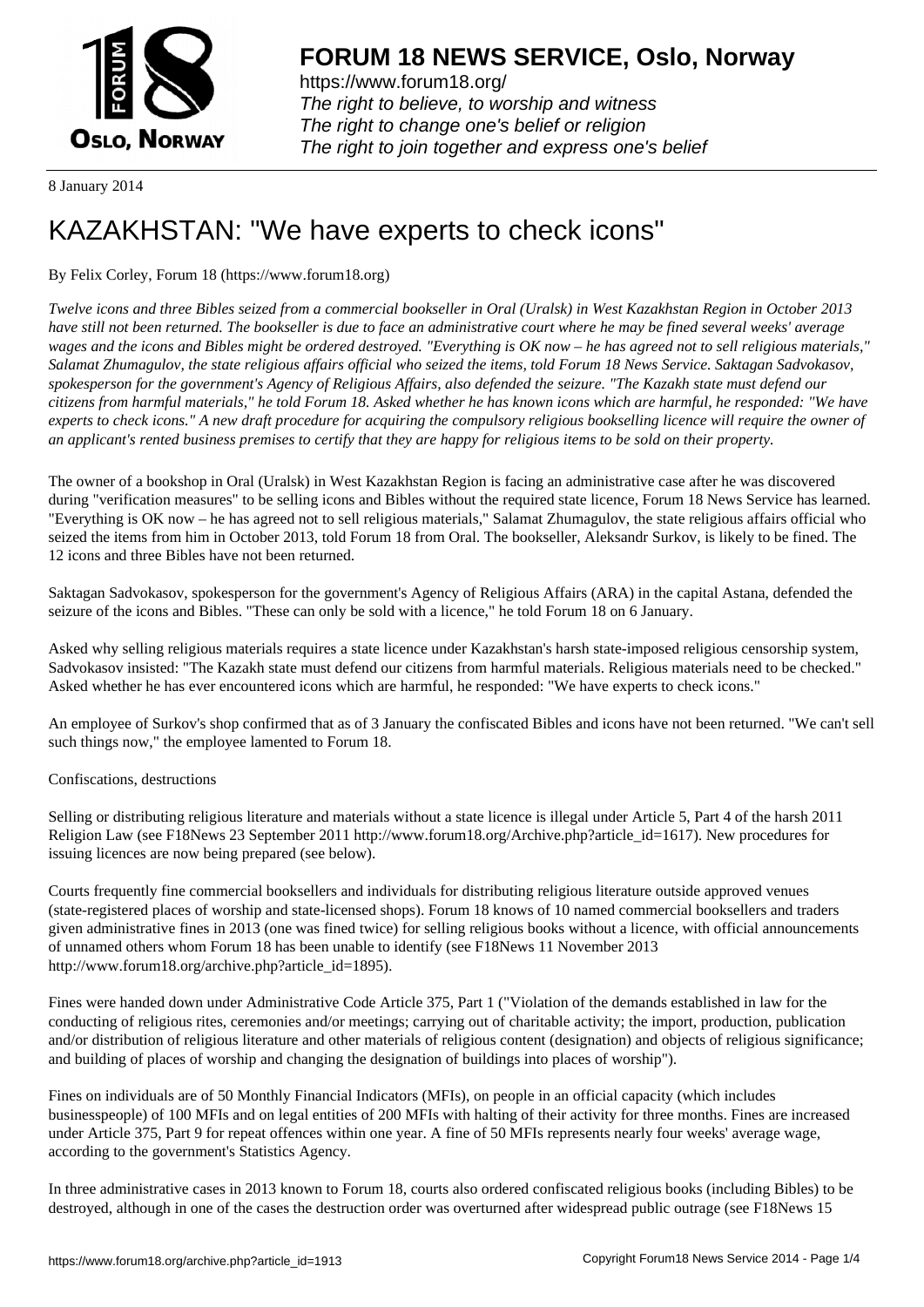The ARA has also obstructed the presentation of religious books by at least one foreign author. In February 2013, a Muslim bookshop in Astana had to cancel at the last minute the presentation of a new book by prolific author Shamil Alyautdinov, Imam of Moscow's Memorial Mosque. Religious affairs officials insisted that for the imam to speak publicly he needed an invitation from Kazakhstan's only legal Muslim religious organisation, the Muftiate, and personal registration as a "missionary" (see F18News 23 January 2014 http://www.forum18.org/archive.php?article\_id=1919).

Courts have also controversially banned some religious works as "extremist" and fined those who have owned copies of them, whether or not they have distributed them (see F18News 6 January 2014 http://www.forum18.org/archive.php?article\_id=1912).

## Raid

Two officials of the Religious Affairs Department of West Kazakhstan Regional Akimat (administration), accompanied by two official witnesses, raided a shop in the Theatre shopping centre in Oral on 9 October 2013 as part of "verification measures of commercial venues selling books" to make sure religious books and other materials were not being sold by shops which do not have the compulsory state licence.

Zhumagulov – accompanied by his colleague Sayalbek Gizzatov – seized one Children's Bible, one illustrated Bible, one book of Bible sermons and 12 icons, according to the official record of an administrative offence seen by Forum 18. Surkov, the shop owner, admitted that he had been selling the items without a licence. He was accused of violating Administrative Code Article 375.

However, on 20 November 2013, Judge Roza Sariyeva of Oral's Specialised Administrative Court sent back the case for further investigation because Religious Affairs Department officials had not specified which Part of Article 375 Surkov should be prosecuted under, according to the decision seen by Forum 18. "The given Article consists of nine Parts," it notes.

Religious affairs official Zhumagulov says the documents are now being corrected and the case will be sent back to court. "It will be up to the court to decide if he is guilty," he told Forum 18 from Oral on 6 January. He rejected suggestions that he had confiscated the icons and Bibles. "It wasn't confiscation – only a court can confiscate items." He insisted they are merely being held as "case materials". He said the court will decide what will happen to them. He refused to discuss whether or not the court will order them to be destroyed.

Zhumagulov vigorously defended the seizure of the books and icons. "I am merely fulfilling the Religion Law," he told Forum 18. Asked how a ban on commercial selling of religious materials can be in line with Kazakhstan's international human rights obligations, Zhumagulov repeated that he was carrying out the law.

Who are official witnesses?

The two named individuals recorded as being the two required official witnesses for the October 2013 raid were a man and a woman, both in their twenties and living at separate addresses in the city. Zhumagulov refused to tell Forum 18 how they were chosen.

Forum 18 reached both of the witnesses on 8 January, but neither would say how they had been chosen. One simply put the phone down. The other laughed before putting the phone down.

Bookshop licence rejection challenge fails

Meanwhile, Astana-based shop owner Pyotr Volkov has failed in his legal challenge to have the refusal of a state licence to sell religious materials declared unlawful. He took various state agencies involved in the rejection – the Agency of Religious Affairs, Astana City's Religious Affairs Department and other city Akimat branches – to court.

However, on 5 December 2013 Judge Zhanna Li of Astana's Inter-District Specialised Economic Court rejected his suit, according to the decision seen by Forum 18. The court ruled that as no official standard for issuing such licences had been laid down at the time Volkov lodged his suit, no complaints against the procedure could be made.

On 25 December 2013, Volkov's appeal against this latest ruling reached Astana City Court. "The court told us they are waiting for documents from government agencies," Volkov told Forum 18 from Astana on 8 January 2014. "They say the hearing will be not before 18 January."

Volkov added that he had received several letters from the City Prosecutor's Office and Kazakhstan's General Prosecutor's Office asserting that all official actions had been in accordance with the law.

"Anti-extremism" raid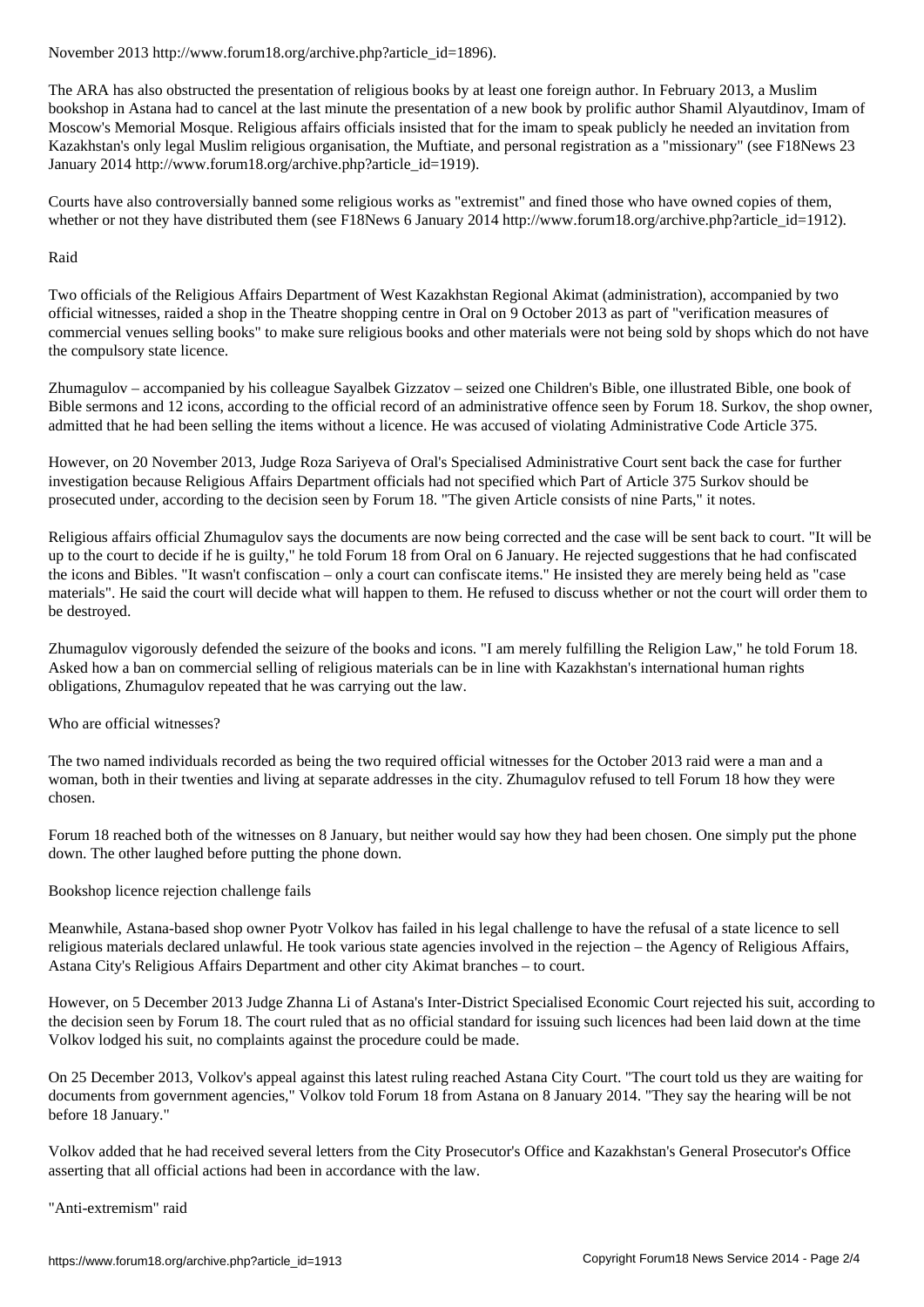$V$  is the ones estericties in Astana. The shop stocks Indian spices, including  $V$  escapes, including  $V$ as a range of literature on Feng Shui and "biospheres". Among other items it has stocked are Koran reading stands and digital Koran-reading pens. He has been trying to gain a religious bookshop licence since February 2012, in vain.

In May 2013, police conducting an "anti-extremism" operation raided Volkov's shop. They seized 48 books – including works on Daoism, Confucianism and mysticism - which the city's Religious Affairs Department later decided were religious. In September 2013 he was fined 50 MFIs under Administrative Code Article 375, Part 1, as he did not have the necessary licence to sell religious materials. He lost his appeal against the fine the following month (see F18News 4 November 2013 http://www.forum18.org/archive.php?article\_id=1892).

"They keep saying 'tomorrow'"

An official of Astana's Religious Affairs Department, who did not give her name, told Forum 18 on 6 January that Adiya Romanova – the official who represented the Department at court hearings – was on leave. But the official insisted that neither Volkov nor any other book sellers can be given such licences until the new procedure has been approved. Asked why Volkov should be banned from selling religious materials and fined if he does so, the official repeatedly pointed to the 2011 Religion Law. "We have spoken to Volkov about this." She then put the phone down.

Volkov's son Viktor, who works in the shop, said officials are now saying they will issue a bookshop licence by the end of January. "Officials keep saying 'tomorrow', 'tomorrow'," he told Forum 18.

Meanwhile, the Volkovs have had to remove about half the books they had on sale in their shop. "Officials lump together both religious and non-religious books, such as books on mysticism," Viktor Volkov lamented. "We have had to remove all such books."

No approved standard

The state agency authorised to issue the compulsory religious book-selling licences has repeatedly been changed since the 2011 Religion Law introduced such licences.

The ARA is now responsible for preparing an official standard – a publicly-announced procedure – for issuing licences. On 1 October 2013 the ARA published a draft standard on its website, with a consultation time of one month. Article 11 specifies the documents needed to be presented to apply for the free licences, including a completed application form.

Article 11, Part 3 requires applicants to present documents proving that they own the business premises where they would like to sell religious books and items or, if they rent business premises, their rental agreement and the original of a document signed by the owner of the premises that they approve the distribution of religious books and items on their property.

ARA officials told Forum 18 that the standard is still being completed and needs to be approved by the Government before it can take effect. (END)

Reports on freedom of thought, conscience and belief in Kazakhstan can be found at http://www.forum18.org/Archive.php?query=&religion=all&country=29.

For more background, see Forum 18's Kazakhstan religious freedom survey at http://www.forum18.org/Archive.php?article\_id=1352.

For a personal commentary from 2005 on how attacking religious freedom damages national security in Kazakhstan, see F18News http://www.forum18.org/Archive.php?article\_id=564.

A compilation of Organisation for Security and Co-operation in Europe (OSCE) freedom of religion or belief commitments can be found at http://www.forum18.org/Archive.php?article\_id=1351.

Follow us on Twitter @Forum\_18 (http://twitter.com/forum\_18)

Follow us on Facebook @Forum18NewsService (http://www.facebook.com/Forum18NewsService)

All Forum 18 text may be referred to, quoted from, or republished in full, if Forum 18 is credited as the source.

All photographs that are not Forum 18's copyright are attributed to the copyright owner. If you reuse any photographs from Forum 18's website, you must seek permission for any reuse from the copyright owner or abide by the copyright terms the copyright owner has chosen.